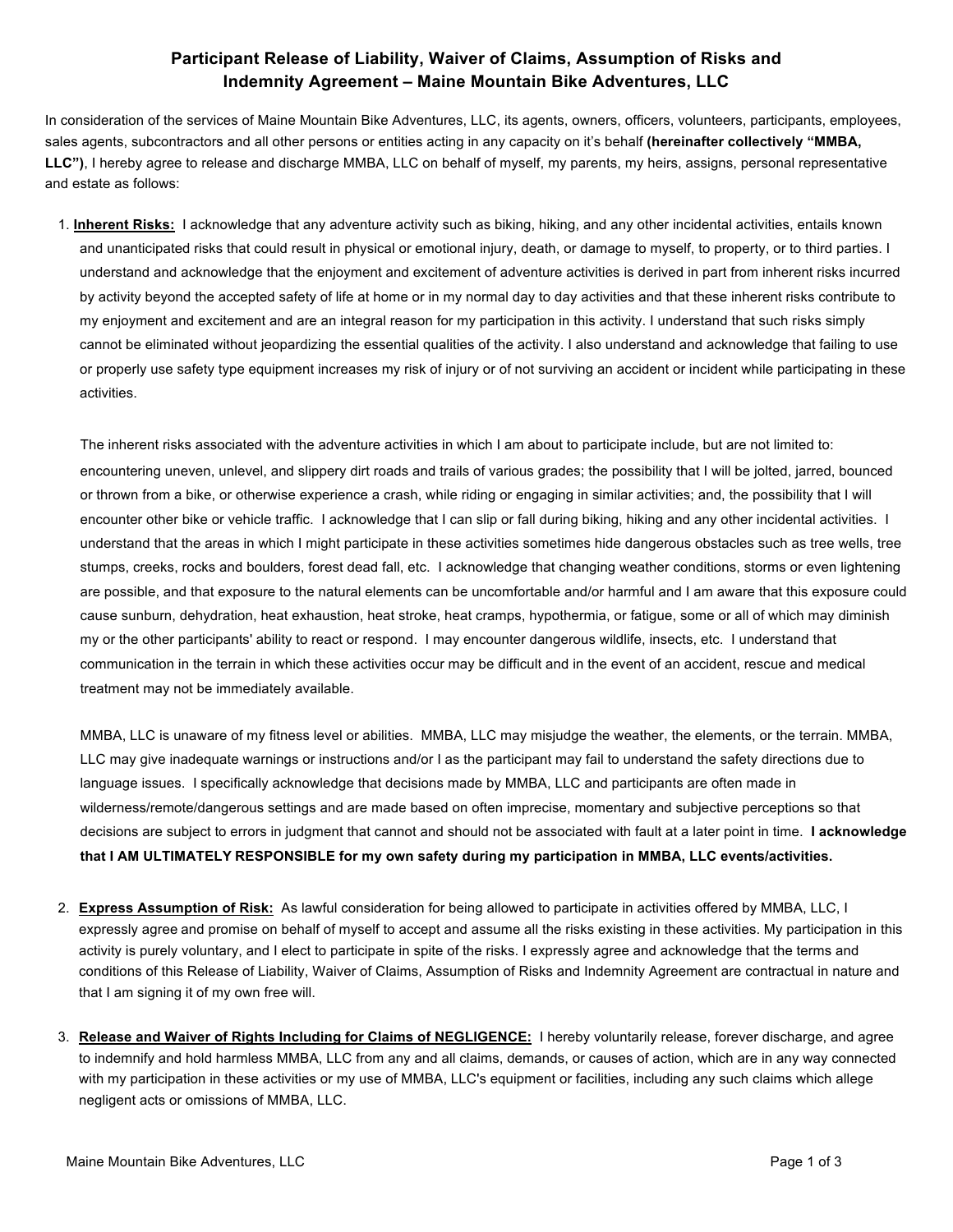- 4. **Indemnity:** Should MMBA, LLC or anyone acting on their behalf, be required to incur attorney's fees and costs to enforce this agreement, I agree to be responsible to indemnify and hold it harmless and pay for any such fees and costs.
- 5. **Personal Skill & Insurance:** I certify that I have sufficient skill and fitness to participate in the activities offered by MMBA, LLC. I further certify that I have no medical, mental or physical conditions which could interfere with my safety or ability to participate in these activities, or else I am willing to assume and bear the cost of all risks that may be created, directly or indirectly, by any such condition. I further certify that I have adequate insurance to cover any injury, damage or emergency transportation or search and rescue costs I may cause or suffer while participating, or else agree to bear the costs of such injury, damage or emergency transportation costs myself.
- 6. **Medical Issues:** I agree that, in the event that MMBA, LLC deems it necessary to administer emergency first aid or CPR or to remove me from its activities or premises to seek emergency medical care for me, by signing this document I am giving MMBA, LLC permission to: administer emergency first aid or CPR, secure emergency transport or medical care and/or disclose any medical information it may have about me to any health care provider which may become involved in my care, treatment or removal from the field. By signing this document, I am waiving any right to object to or bring any type of action or claim against MMBA, LLC for its administration of emergency first aid or CPR or for securing emergency transport or medical care and/or for the disclosure of personal medical information it may have about me to any health related person who becomes involved in my care or removal from MMBA, LLC activities.
- 7. **Photographic Assignment:** I understand that MMBA, LLC reserves the right to take photographic or film (of whatsoever nature) records of any or all of its activities or trips and I hereby agree that MMBA, LLC may use such records for promotional and/or commercial purposes without any remuneration to me. I hereby assign all right, title and interest that I may have in or to any and all media in which my name or likeness might be used by MMBA, LLC.
- 8. **Release as Contract and Personal Capacity:** I expressly agree and acknowledge that the terms and conditions of this Release of Liability, Waiver of Claims, Assumption of Risks and Indemnity Agreement are contractual in nature and that I am signing it of my own free will. I expressly acknowledge that I am not under the influence of drugs or alcohol at the time of my signing of this document and that there are no other impediments or reasons why I would lack the capacity to enter into this contract with MMBA, LLC.
- 9. **Forum Selection, Severability, Breach of Contract/Warranty Waiver, Etc.:** In the event I file a lawsuit against MMBA, LLC, I agree to do so solely in the State of Maine, and I further agree that the substantive law of that state shall apply in that action without regard to the conflict of law rules of that state and I hereby irrevocably waive any other jurisdiction or venue to which I or my estate might otherwise have been entitled. I agree to submit to the jurisdiction of the Maine courts. I agree that if any portion of this Agreement/Contract is found to be void or unenforceable, the remaining portion shall remain in full force and effect; this document is intended to be interpreted as broadly as possible. A copy of this release contract can be used as if it were the original. I understand that this document constitutes the entire Agreement/Contract between myself and MMBA, LLC and that it cannot be modified or changed in any way by representations or statements of any nature (be they vocal, advertising, etc.) outside of this document; in other words, I am also waiving any claims I might have for breach of contract or warranty for statements or representations made outside of this Agreement/Contract.

**By signing this document, I acknowledge that if I am hurt or property is damaged during my participation in this activity, I may be found by a court of law to have waived my right to maintain a lawsuit against MMBA, LLC on the basis of any claim from which I have released them herein.**